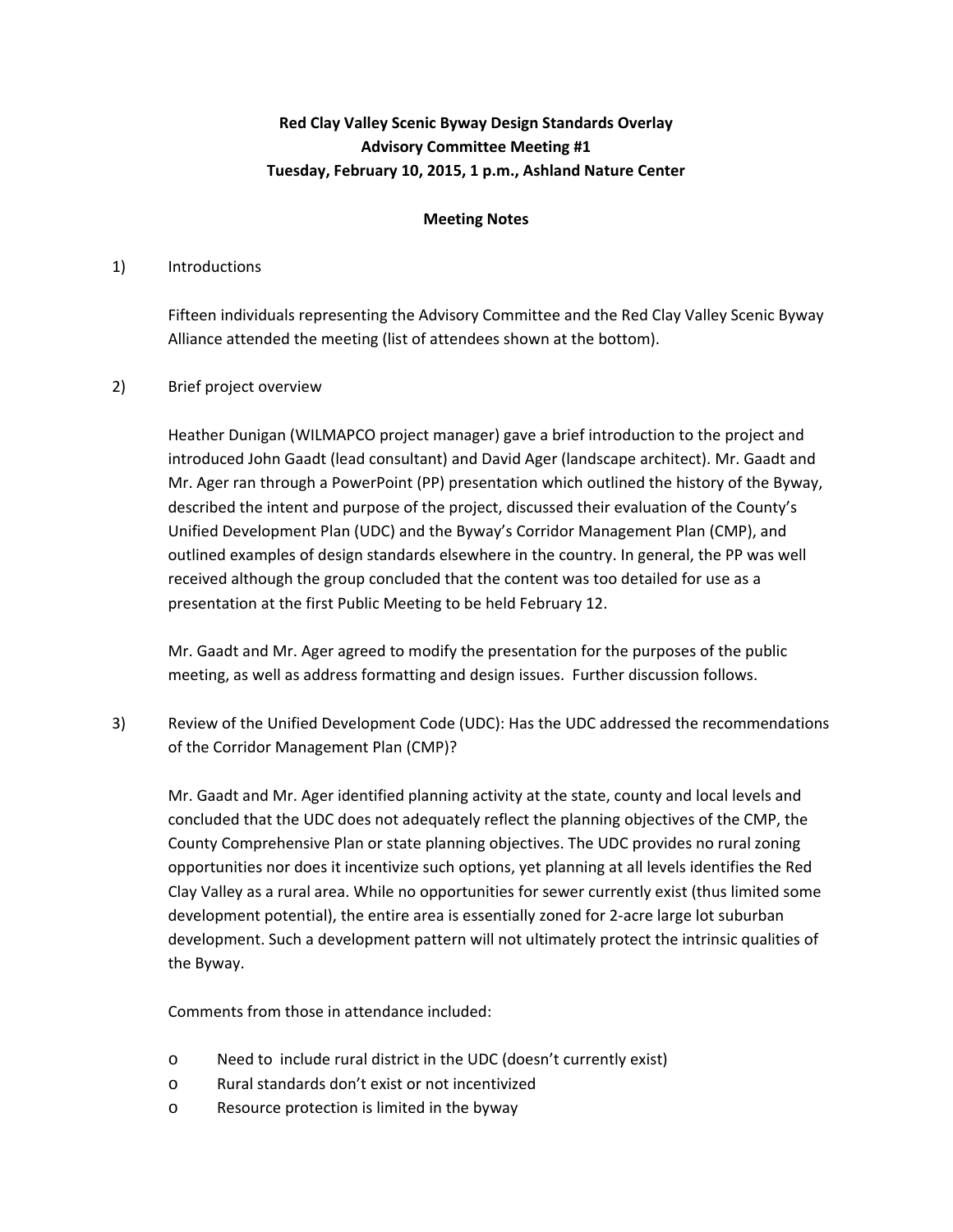- o 2 + acre zoning does not protect the area from development
- o UDC limits sewer only
- o UDC only provides "suburban estate" zoning which doesn't adequately protect rural areas – byway is designated in the Comp plan, CMP, and state zoning as a rural area
- o Need to add scenic protection in the UDC

Mr. Ager and Mr. Gaadt asked that everyone keep in mind that the guiding principle of the CMP is to protect and enhance the intrinsic qualities of the Byway.

4) Investigation of Best Management Practices

Mr. Ager highlighted some of the examples of BMPs the consultant team has evaluated to date. Many more examples exist and he and Mr. Gaadt will be evaluating other approaches throughout the life of the project.

Two of the examples discussed were of a Transfer of Development Rights (TDR) program in Gaithersburg MD and a corridor entry and frontage protection strategy in Park City UT. TDR has been shown to be very effective in some parts of the country, allowing for the transfer of development rights from "preservation" areas to "development" areas. Corridor protection programs, such as in Park City, provide protection in critical areas (within 300 feet of the corridor), and allow varying levels of development the further away from the corridor.

It was stated that an objective of this project is to develop a Menu of Strategies for achieving the vision, mission, goals and objectives of the CMP.

One significant question is whether the steering committee (and public) should push for a change of the zoning in the UDC and/or whether this effort will confine itself to the development of an overlay that will incentivize protection.

5) Public Outreach

Goal: To give the public access to the planning effort and the opportunity to comment on implementation strategies

For the first public meeting, a short presentation with photos/graphics will be used to:

- o Give a brief history and background of the Byway ( 5 minutes)
- o Define the project and identify the goal/purpose ( 5 minutes)
- o Discuss issues at stake and representative tools to address issues (10 minutes)
- o Break into groups & discuss "what is appropriate for this place" hopes, fears, favorite things ‐ present each groups findings
- o Use this meeting to inform investigation of strategies